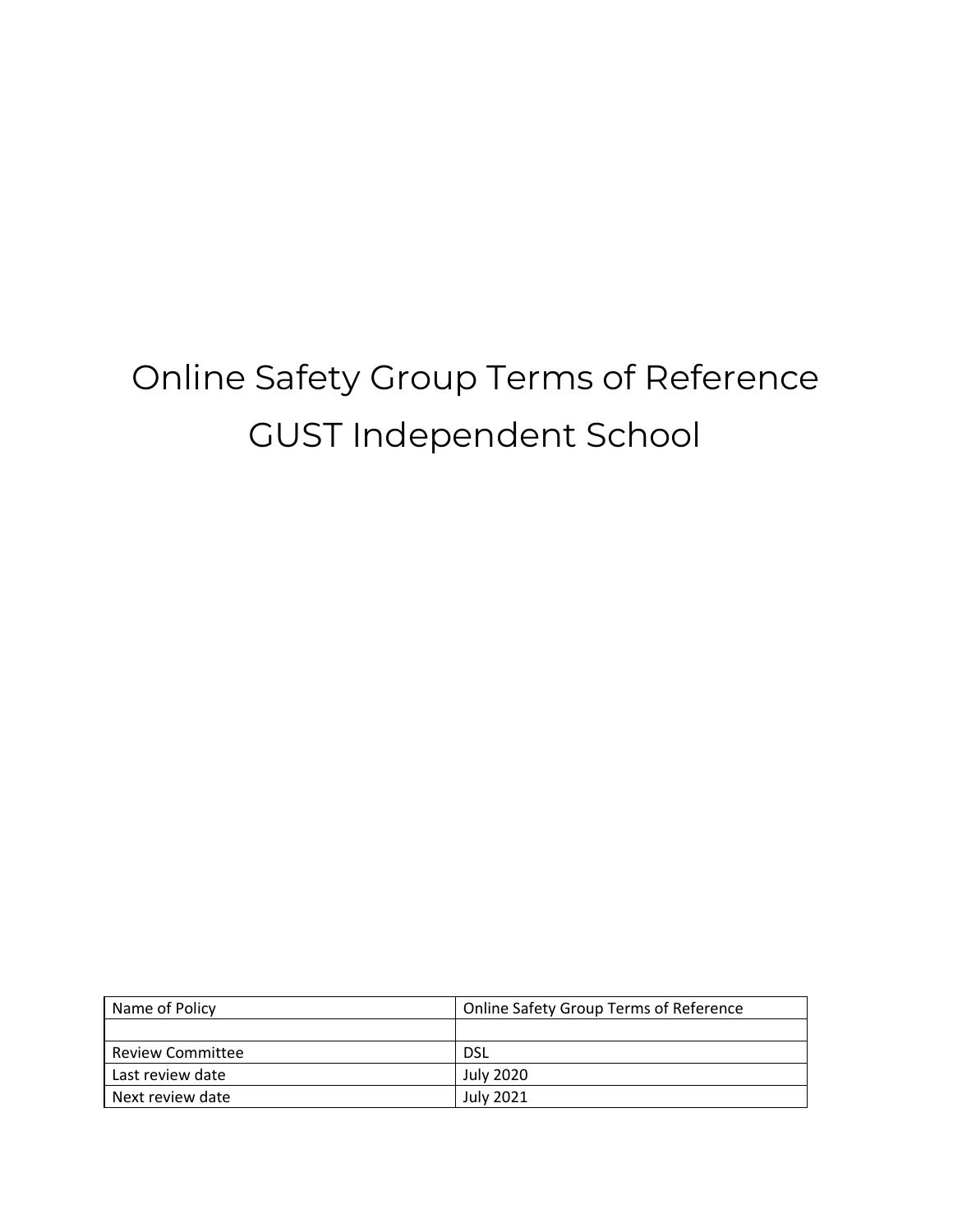# Online Safety Group Terms of Reference

#### 1. Purpose

To provide a consultative group that has wide representation from the [school] community, with responsibility for issues regarding online safety and the monitoring the online safety policy including the impact of initiatives.

# 2. Membership

2.1. The online safety group will seek to include representation from all stakeholders.

The composition of the group should include:

- SLT member/s
- Designated Safeguarding Lead
- Teaching staff member
- Support staff member
- Online safety coordinator (DSL)
- Governor
- Parent/Carer
- ICT Technical Support staff (where possible)
- Community users (where appropriate)
- Student representation for advice and feedback. Student voice is essential in the make-up of the online safety group, but students would only be expected to take part in committee meetings where deemed relevant.
- 2.2. Other people may be invited to attend the meetings at the request of the Chairperson on behalf of the committee to provide advice and assistance where necessary.
- 2.3. Committee members must declare a conflict of interest if any incidents being discussed directly involve themselves or members of their families.
- 2.4. Committee members must be aware that many issues discussed by this group could be of a sensitive or confidential nature
- 2.5. When individual members feel uncomfortable about what is being discussed they should be allowed to leave the meeting with steps being made by the other members to allow for these sensitivities

# 3. Chairperson

The Committee should select a suitable Chairperson from within the group. Their responsibilities include:

- Scheduling meetings and notifying committee members;
- Inviting other people to attend meetings when required by the committee;
- Guiding the meeting according to the agenda and time available;
- Ensuring all discussion items end with a decision, action or definite outcome;
- Making sure that notes are taken at the meetings and that these with any action points are distributed as necessary

# 4. Duration of Meetings

Meetings shall be held annually for a period of no more than one hour. Meetings may be in person or arranged virtually. A special or extraordinary meeting may be called when and if deemed necessary.

#### 5. Functions

These are to assist the Online Safety Lead (or other relevant person) with the following:

● To keep up to date with new developments in the area of online safety